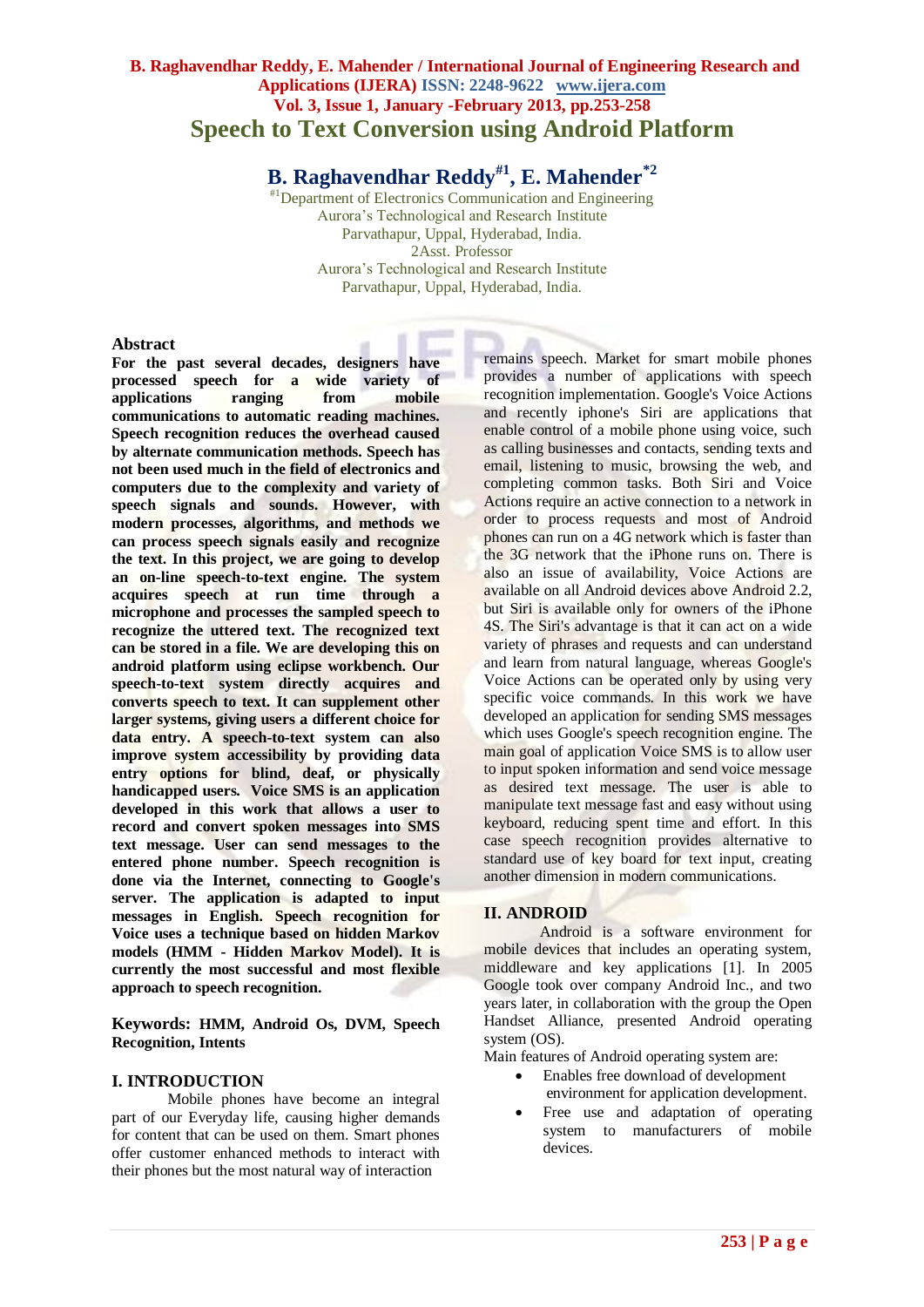- Equality of basic core applications and additional applications in access to resources.
- Optimized use of memory and automatic control of applications which are being executed.
- Quick and easy development of applications using development tools and rich database of software libraries.
- High quality of audiovisual content, it is possible to use vector graphics, and most audio and video formats.
- Ability to test applications on most computing platforms, including Windows, Linux…

The Android operating system (OS) architecture is divided into 5 layers (fig. 1.). The application layer of Android OS is visible to end user, and consists of user applications. The application layer includes basic applications which come with the operating system and applications which user subsequently takes. All applications are written in the Java programming language. Framework is extensible set of software components used by all applications in the operating system. The next layer represents the libraries, written in the C and  $C_{+}$  + programming languages, and OS accesses them via framework.

Dalvik Virtual Machine (DVM), forms the main part of the executive system environment. Virtual machine is used to start the core libraries written in the Java



### Fig1: Android Architecture

programming language. Unlike Java's virtual machine, which is based on the stack, DVM bases on registry structure and it is intended for mobile devices. The last architecture layer of Android operating system is kernel based on Linux OS, which serves as a hardware abstraction layer. The main reasons for its use are memory management and processes, security model, network system and the constant development of systems. There are four basic components used in

construction of applications: activity, intent, service and the content provider. An activity is the main element of every application and simplified description defines it as a window that users see on their mobile device. The application can have one or more activities. Main activity is the one that is used as startup. The transition between the activities is carried out in a way that launched activity calls a new activity. Each activity as a separate component is implemented with inheritance of Activity class. During the execution of applications, activities are added to the stack, currently running activity is on the top of the stack.

An intent is a message used to run the activities, services, or recipient's multicast. An intent can contain the name of the components you need to run, the action which is necessary to execute, the address of stored data needed to run the component, and component type. A service is a component that runs in the background to perform long running operations or to perform work for remote processes. One service can link multiple applications and service is executed until a connection with all applications is done. A content provider manages a shared set of application data. Data can be stored in the file system, a SQLite database, on the web, or any other persistent storage location which application can access [1].

Through the content provider, other applications can query or even modify the data (if the content provider allows it).

## **III. SPEECH RECOGNITION**

Speech recognition for application Voice SMS is done on Google server, using the HMM algorithm. HMM algorithm is briefly described in this part. Process involves the conversion of acoustic speech into a set of words and is performed by software component. Accuracy of speech recognition systems differ in vocabulary size and confusability, speaker dependence vs. independence, modality of speech (isolated, discontinuous, or continuous speech, read or spontaneous speech), task and language constraints [2].

Speech recognition system can be divided into several blocks: feature extraction, acoustic models database which is built based on the training data, dictionary, language model and the speech recognition algorithm. Analog speech signal must first be sampled on time and amplitude axes, or digitized. Samples of speech signal are analyzed in even intervals. This period is usually 20 ms because signal in this interval is considered stationary. Speech feature extraction involves the formation of equally spaced discrete vectors of speech characteristics. Feature vectors from training database are used to estimate the parameters of acoustic models. Acoustic model describes properties of the basic elements that can be recognized. The basic element can be a phoneme for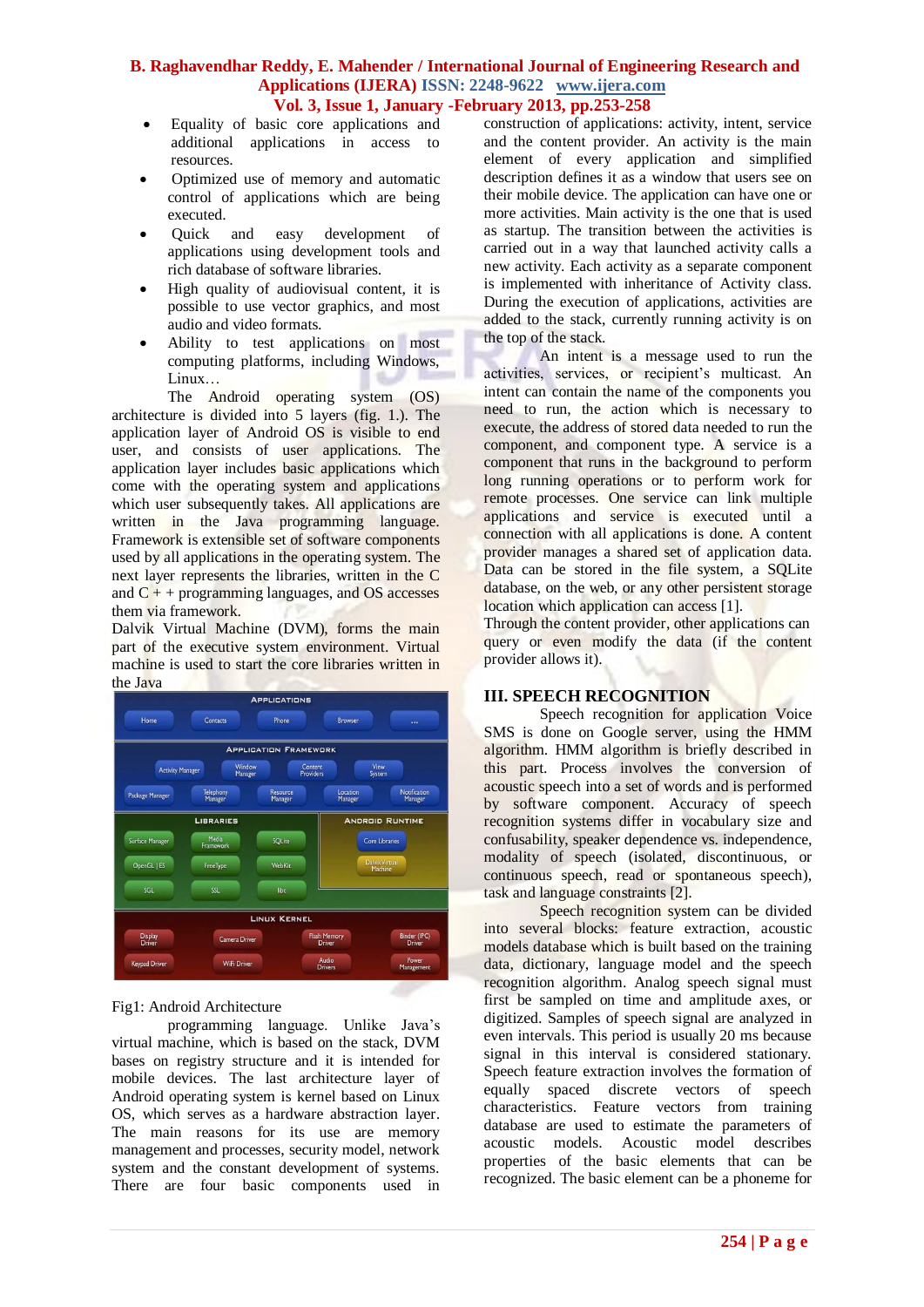continuous speech or word for isolated words recognition.

Dictionary is used to connect acoustic models with vocabulary words. Language model reduces the number of acceptable word combinations based on the rules of language and statistical information from different texts. Speech recognition systems, based on hidden Markov models are today most widely applied in modern technologies. They use the word or phoneme as a unit for modeling. The model output is hidden probabilistic functions of state and can't be deterministically specified. State sequence through model is not exactly known. Speech recognition systems generally assume that the speech signal is a realization of some message encoded as a sequence of one or more symbols [3]. To effect the reverse operation of recognizing the underlying symbol sequence given a spoken utterance, the continuous speech waveform is first converted to a sequence of equally spaced discrete parameter vectors. Vectors of speech characteristics consist mostly of MFC (Mel Frequency Cepstral) coefficients [4], standardized by the European Telecommunications Standards Institute for speech recognition. The European Telecommunications Standards Institute in the early 2000s defined a standardized MFCC algorithm to be used in mobile phones [5]. Standard MFC coefficients are constructed in a few simple steps. A short-time Fourier analysis of the speech signal using a finite-duration window (typically 20ms) is performed and the power spectrum is computed. Then, variable bandwidth triangular filters are placed along the perceptually motivated mel frequency scale and filter bank energies are calculated from the power spectrum.

Magnitude compression is employed using the logarithmic function. Finally, auditory spectrum thus obtained is decorrelated using the DCT and first (typically 13) coefficients represent the MFCCs.

These vectors of speech characteristics are called observations and used in further calculations. To develop an acoustic model, it is necessary to define states. Continuous speech recognition, each state represents one phoneme. Under the concept of training we mean the determination of probabilities of transition from one state to another and probabilities of observations. Iterative Baum-Welch procedure is used for training [6]. The process is repeated until a certain convergence criterion is reached, for example good accuracy in terms of small changes of estimated parameters, in two successive iterations. In continuous speech the procedure is performed for each word in complex HM model. Once states, observations and transition matrix for HMM are defined, the decoding (or recognition) can be performed. Decoding represents finding of most likely sequence of hidden states using Viterbi algorithm, according to the observed

output sequence. It is defined by recursive relation. During the search, n-best word sequences are generated using acoustic models and a language model.

#### **IV. MAIN PARTS OF THE PROJECT A. Voice Recognition Activity class**

Voice Recognition Activity is startup activity defined as launcher in AndroidManifest.xml file. REQUEST CODE is static integer variable, declared on the beginning of activity and used to confirm response when engine for speech recognition is started. REQUEST\_CODE has positive value. Results of recognition are saved in variable declared as *ListView* type.

Method onCreate is called when activity is initiated.

This is where the most initialization goes: setContentView (R.layout.voice\_recognition) is used to inflate the user interface defined in res > layout > voice\_recognition.xml, and findViewById(int) to programmatically interact with widgets in the user interface. In this method there is also a check whether mobile phone, on which application is installed, has speech recognition possibility. Package Manager is class for retrieving various kinds of information related to the application packages that are currently installed on the device. FunctiongetPackageManager() returns PackageManager instance to find global package information. Using this class, we can detect if the phone has a possibility for speech recognition. If a mobile device doesn't have one of many Google's applications which integrate speech recognition, further work of this application Voice SMS will be disabled and message on the screen will be "Recognizer not present". Recognition process is done trough one of Google's speech recognition applications. If recognition activity is present user can start the speech recognition by pressing on the button and thus launching startActivityForResult (Intent intent, int requestCode). The application

uses startActivityForResult() to broadcast an intent that requests voice recognition, including an extra parameter that specifies one of two language models. Intent is defined with intent.putExtra (RecognizerIntent.

#### **EXTRA\_LANGUAGE\_MODEL,**

RecognizerIntent.LANGUAGE\_MODEL\_FREE\_F ORM).

The voice recognition application that handles the intent processes the voice input, then passes the recognized string back to Voice SMS application by calling the onActivityResult() callback. In this method we manage result of activity startActivityForResult. Received result

*Data* is stored in ListView variable and shown on the screen (Fig. 3.).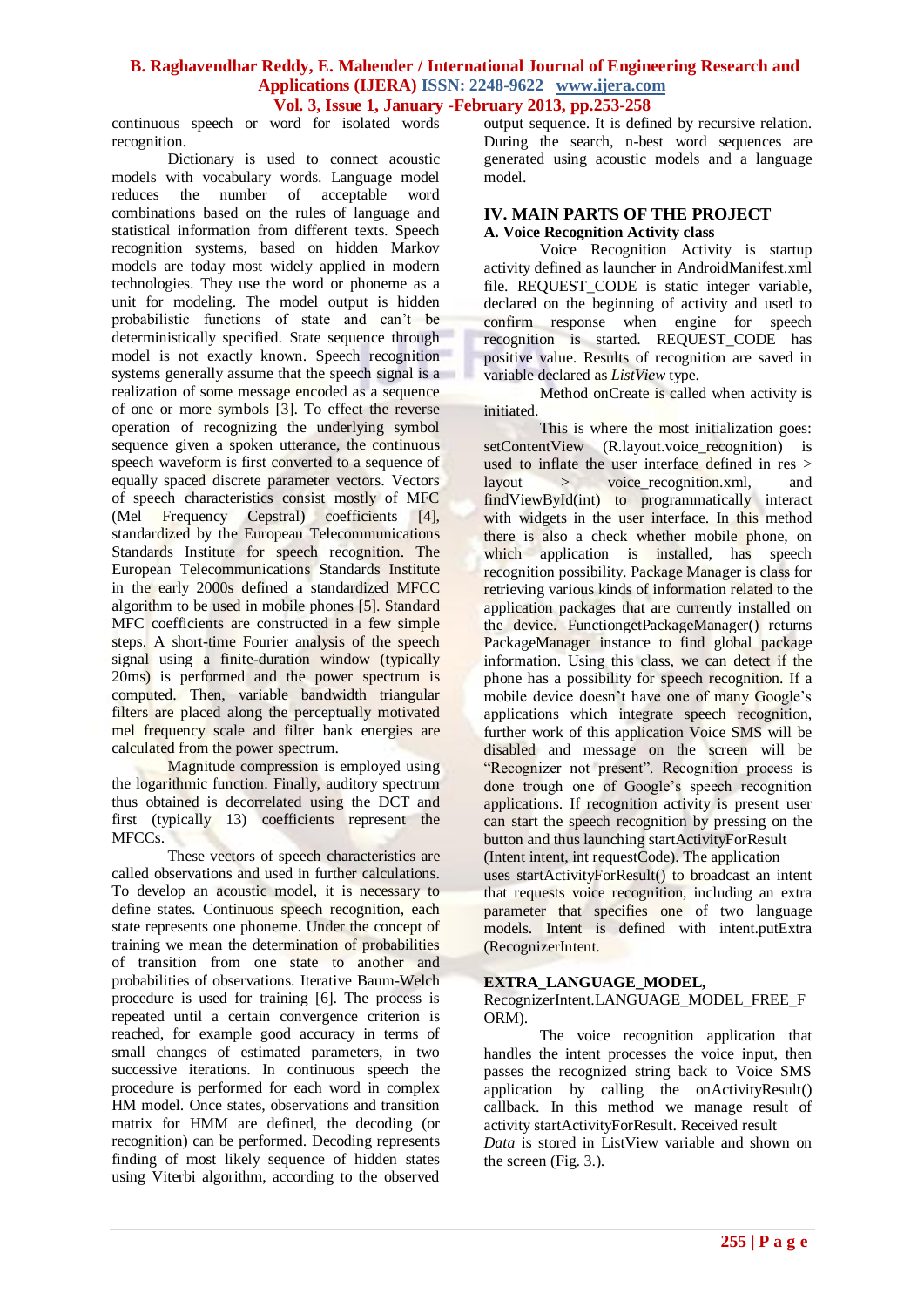

Fig2: Enables search after clicking image button





| ↔ ≞                                 | $\hat{ }$ all $\hat{ }$ 16:19 |
|-------------------------------------|-------------------------------|
| Main Activity                       |                               |
| Enter the phone number of recipient |                               |
|                                     | Contacts                      |
| Message                             |                               |
| I'm testing application voice sms   |                               |
|                                     |                               |
|                                     | asdfghjki                     |
| tyxcvbnm                            | $\bullet$                     |
| ?123                                | .o                            |

Fig4: Interface for sending SMS

#### **B. SMS class**

In onCreate method label setContentView (R.layout.sms) opens new user interface. Command<br>final String message1 =  $final$  String message1  $=$ getIntent().getExtras().GetString ("Key") retrieves the data associated with the string "key" which in this case is selected text from recognition Fig3. Testing Figure 4. Interface for sending SMS activity. The text is entered in the space for writing messages and displayed on the screen. By clicking the Send SMS button application checks whether the message and the number of recipient are entered to perform sending of message. When cursor is positioned in the space for recipient number from contacts, button attribute visibility is changed from default *gone* to *visible*. Pressing the button the command that allows you to enter the contact numbers. label Intent forContacts new Intent =

(Intent.ACTION\_PICK, ContactsContract.Contacts.CONTENT\_URI) startActivityForResult (forContacts,

REQUEST\_CODE)

is executed. After selecting desired contact, message can be sent.

#### **C. XML files**

Application consists of two different interfaces. When the user runs application screen is defined in voice\_recognition.xml. The linear arrangement of elements allows adding widget one below another. Width and height are defined with *fill parent* attribute, which means to be equal as parent (in this case the screen). The second interface, defined within sms.xml file, is displayed when the user chooses one of offered messages. AndroidManifest.xml realizes installing and launching applications on the mobile device. Every application must have an AndroidManifest.xml file (with precisely that name) in its root directory. The manifest presents essential information about the application to the Android system, information the system must have before it can run any of the application's code. It defines the activities and permissions required for the application. Permissions are used to remove restrictions that prevent access to certain pieces of code or data on mobile device. Each permit is defined by a special label. If application needs data with distrait if must seek the necessary authorization. The syntax is: <uses-permission android:name= "Unique name of permission"> </ uses-permission>.

Every activity must be named in manifest. Name is used as a parameter that is passed to the constructor of intent which is used to start desired activity. Activities can have different <category> attribute.

VoiceRecognitionActivity.java is the main class and its onCreate method is executed at application startup. The category tag is specially defined String that describes this feature of activity with keyword *Launcher* while other classes are marked with keyword *Default*. AndroidManifest.xml has to include permission to send and receive messages, to access Internet and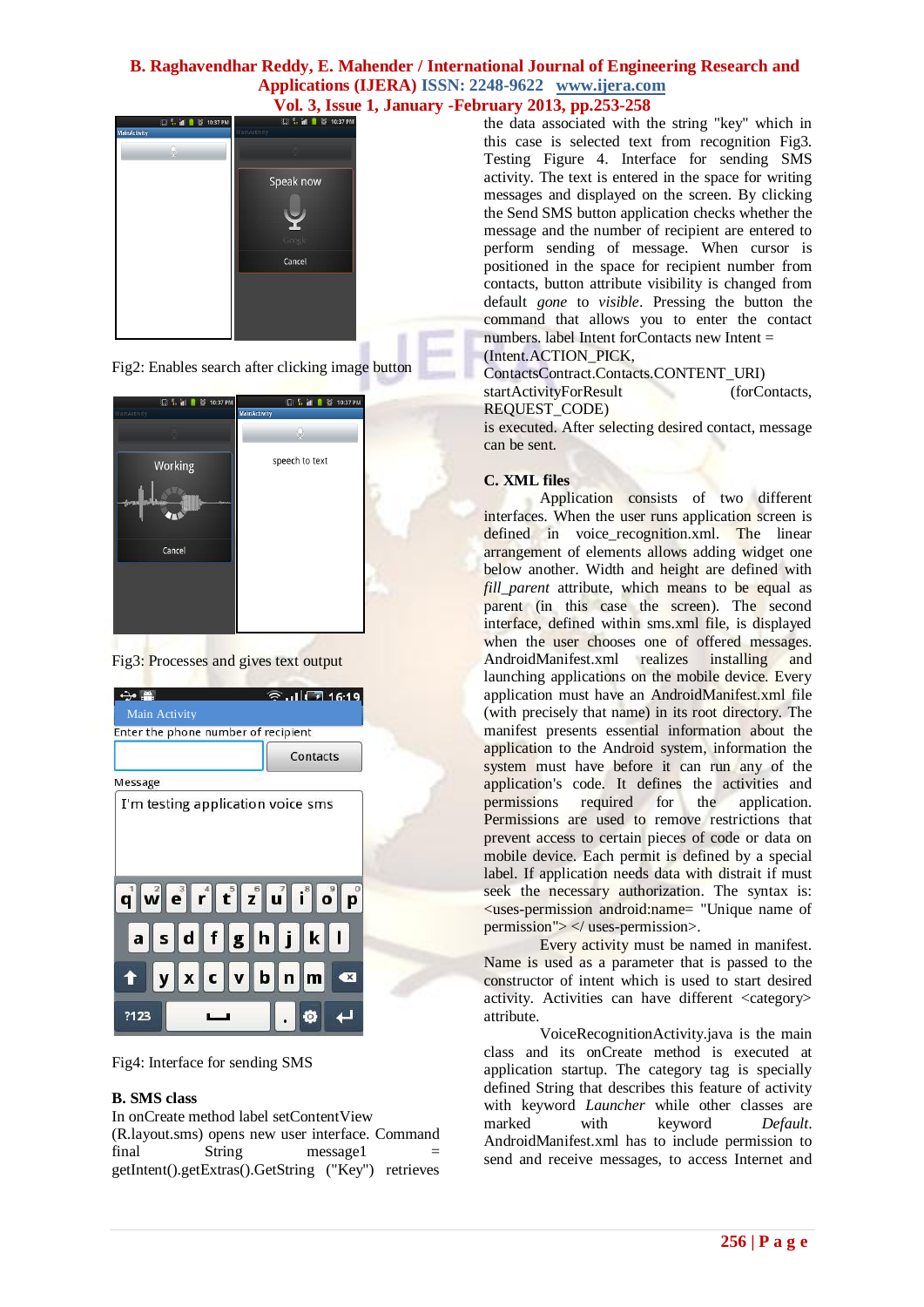permission to access the list of contacts from the phonebook.

Permissions are:

- \_ android.permission.INTERNET.
- \_ android.permission.SEND\_SMS.
- \_ android.permission.RECEIVE\_SMS.
- \_ android.permission.READ\_CONTACTS.

### **V. APPLICATION FUNCTIONALITY PRINCIPLE**

Application Voice SMS integrates direct speech input enabling user to record spoken information as text message, and send it as SMS message. After application has been started display on mobile phone shows button which initiate voice recognition process. When speech has been detected application opens connection with Google's server and starts to communicate with it by sending blocks of speech signal. Simultaneously the figure of waveform is generated on the screen. Speech recognition of the received signal is preformed on server. Google has accumulated a very large database of words derived from the daily entries in the Google search engines well as the digitalization of more than 10 million books in Google Book Search project. The database contains more than 230 billion words. If we use this kind of speech recognizer it is very likely that our voice is stored on Google's servers. This fact provides continuous increase of data used for training, thus improving accuracy of the system.

When process of recognition is over, user can see the list of possible statements. Process can be repeated clicking on the button *Image Button*. Pressing the most accurate option, selected result is entered into interface for writing SMS messages.

Interface for writing SMS messages has all standard features. User can correct text and input recipient number in the empty textbox. Button *Contacts* opens interface with contact numbers from mobile phone and enables user to chose phone number on which message will be sent after pressing button *Send.* Customer receives response in a little cloud (toast) if message has been sent.

### **VI. CONCLUSION**

With the development of software and hardware capabilities of mobile devices, there is an increased need for device-specific content, what resulted in market changes. Speech recognition technology is of particular interest due to the direct support of communications between human and computers.

Using the speech recognizer, which works over the Internet, allows much faster data processing. Another advantage is the much larger databases that are used. Many believe that this mode is a big step for speech recognition technology. The accuracy of the system has significantly increased

and become more accessible to everyone. We have been given a possibility to manage mobile devices without installing complex software for speech processing, resulting in memory savings. A lack of application Voice SMS is its adaption only for English language, and the need for permanent Internet connection.

The objective for the future is development of models and databases for multiple languages which could create a foundation for everyday use of this technology worldwide. The main goal of application is to allow sending of text messages based on uttered voice messages. Testing has shown simplicity of use and high accuracy of data processing. Results of recognition give user option to select the most accurate result. Further work is planned to implement the model of speech recognition for different language.

#### LITERATURE

- [1] "Android developers", http://developer.android.com
- [2] J. Tebelskis, Speech Recognition using Neural Networks, Pittsburgh: School of Computer Science,Carnegie Mellon University, 1995.
- [3] S. J. Young et al., "The HTK Book", Cambridge University Engineering Department, 2006.
- [4] K. Davis, and Mermelstein, P., "Comparison of parametric representation for monosyllabic word recognition in continuously spoken sentences", IEEE Trans. Acoust., Speech, Signal Process. vol. 28, no. 4, pp. 357–366,1980.
- [5] ETSI, "Speech Processing, Transmission and Quality Aspects (STQ); Distributed speech recognition; Front-end feature extraction algorithm; Compression algorithms.", Technical standard ES 201 108, v1.1.3, 2003.
- [6] L. E. Baum, T. Petrie, G. Soules, and N. Weiss, "A maximization technique occurring in the statistical analysis of probabilistic functions of Markov chains", Ann. Math. Statist., vol. 41, no. 1, pp. 164– 171, 1970.

**REFERENCES** 

- [1] C. Allauzen, M. Riley, J. Schalkwyk, W. Skut, and M. Mohri. OpenFst: A general and efficient weighted \_nite-state transducer library. Lecture Notes in Computer Science, 4783:11, 2007.
- [2] M. Bacchiani, F. Beaufays, J. Schalkwyk, M. Schuster, and B. Strope. Deploying GOOG-411: Early lessons in data, measurement, and testing. In Proceedings of ICASSP, pages 5260{5263, 2008.